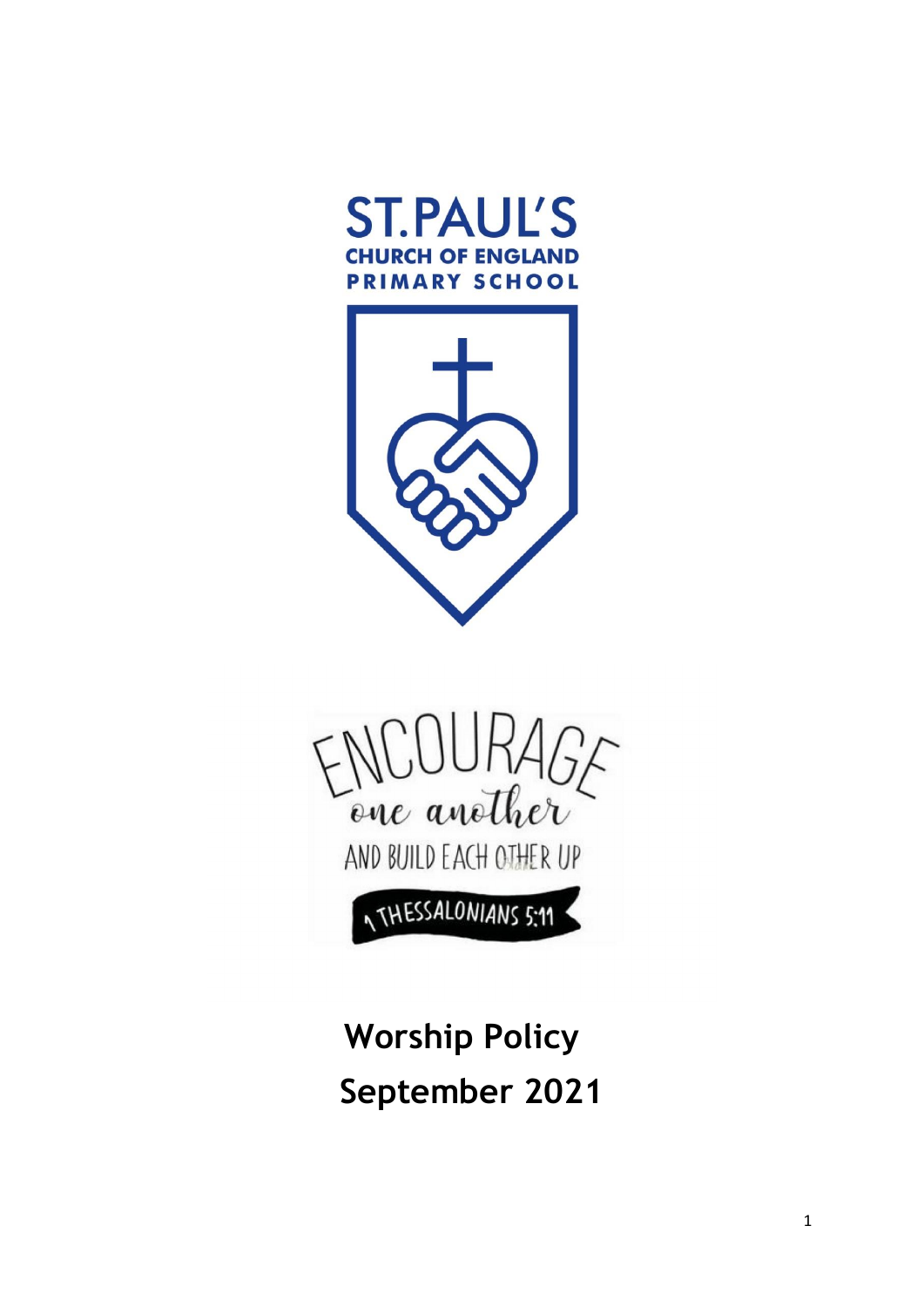## **LINKS TO OTHER POLICIES**

**-** RE policy

## **1. AIMS AND PRINCIPLES**

At St Paul's Church of England Primary school, we recognise and value collective worship as central to fostering a sense of community and to expressing the school's Christian Vision. At St Paul's we seek to be an *inclusive* community allowing those experiencing worship to think, ask questions, be curious, participate or stand back. Inclusion requires pupil involvement in planning, leading and the evaluation of worship. At St Paul's we enjoy close links with St Paul's church. We enjoy visiting church at Harvest, Christingle, Christmas and Easter to celebrate key Christian celebrations.

We recognise that worship is *invitational-* engaging whilst allowing the freedom of those of different faiths and those who profess no religious faith to be present and to engage with integrity. Pupils and adults should always only be invited to pray if they wish to do so and should be invited to pray in their own way. Prayer should always be accompanied by the option to reflect.

Worship will be *Inspiring:* **m**usic should reflect the best of traditional and modern Anglican worship and reflect the diverse worship experience of the wider Christian community. Worship at St Paul's should motivate pupils and adults into action, into thinking differently, and into reflecting on their and the wider community's behaviour and actions. As a result of inspirational collective worship, they should be inspired to become courageous advocates of causes. Through inspirational worship we aim to explore the school's vision and how that underpins shared values through:

Reflecting on and think more deeply about important issues.

Fostering a sense of awe and wonder at creation.

Celebrating all that is of value in life – truth, love, goodness, beauty etc.

Building up sense of community of the school

Share achievements, joys and difficulties of all members of the school community

Looking out to the wider world, taking note of events in the world and expressing joy or sorrow as appropriate

## **2. ORGANISATION AND DELIVERY**

The Governors hold overall responsibility for ensuring that the legal requirements for worship are met (please refer to Collective Worship Guidance version 18.5.21). The worship Leader, Miss Fielding, takes on the responsibility for organising, planning and evaluating the worship alongside the worship committee and children's worship group.

Collective Worship will take place each day (please see attached planning documents).

Each week children will have the time in class, to reflect upon the theme for worship and respond to an activity in the 'reflection area' in each classroom. This will be shared where possible to ensure children are actively involved in weekly worship.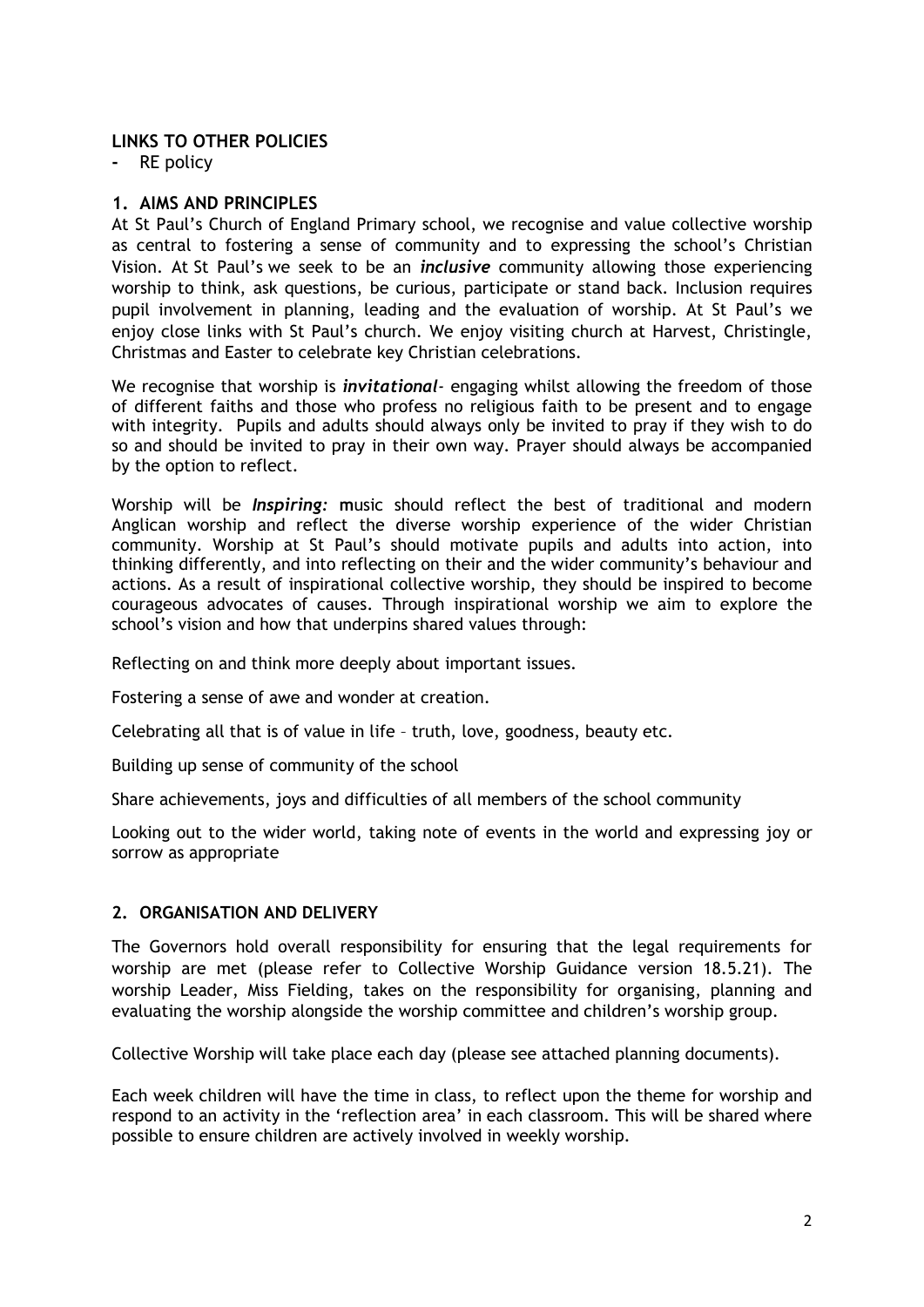A worship-planning group meets once a term led by the worship Leader. These meetings are an opportunity to review and evaluate the last terms acts of Collective Worship and to plan themes for the next term.

We seek to encourage pupils to voice their views on collective worship and to be a part of the evaluation process.

We seek to equip those undertaking worship with the necessary skills and training:

- Worship leaders, including clergy, should have access to regular training and high quality resources.
- Pupil worship leaders should be supported, encouraged and resourced to contribute meaningful acts of worship.
- The governing body should have robust systems in place to monitor the impact of worship effectively; this monitoring will include and meaningfully involve pupil voice.

Those from outside agencies and church groups invited into the school to facilitate worship should be supported and monitored as part of the school's evaluation process.

## **3. VISITORS AND THE USE OF SCHOOL PREMISES**

If any member of staff wishes to invite a visitor in the school for worship, they must first discuss this with the worship leader, Miss Fielding. Only after agreement from the Head Teacher can the visitor enter school. Children are NEVER left unsupervised with external visitors, regardless of safeguarding check outcomes.

Upon arriving at the school, all visitors to lead worship will be escorted by the worship leader, R. Fielding or by the school staff who invited them.

## **4. MONITORING OF COLLECTIVE WORSHIP**

The monitoring of the planning and provision of worship should be carried out on a regular basis. It is recommended that the worship Leader will use documentation from the Manchester Diocese in self evaluating worship and share findings with the Headteacher and Reverend and the nominated Governor. Children are also encouraged to contribute their evaluations of collective worship. Records are held with the RE Leader and with the Headteacher. They are available to parents on request.

## 5. **PARENTAL RIGHT TO WITHDRAW**

At St Paul's, we expect that withdrawal from worship, will only be made following parental discussion with the Head Teacher followed by written confirmation of withdrawal. The school has a system of suitable supervision for students withdrawn from Acts of Collective Worship. However, no additional work is set or followed in this time.

## **POLICY REVIEW**

The Worship policy will be reviewed annually.

This policy will be ratified by the Governing Body in September 2021